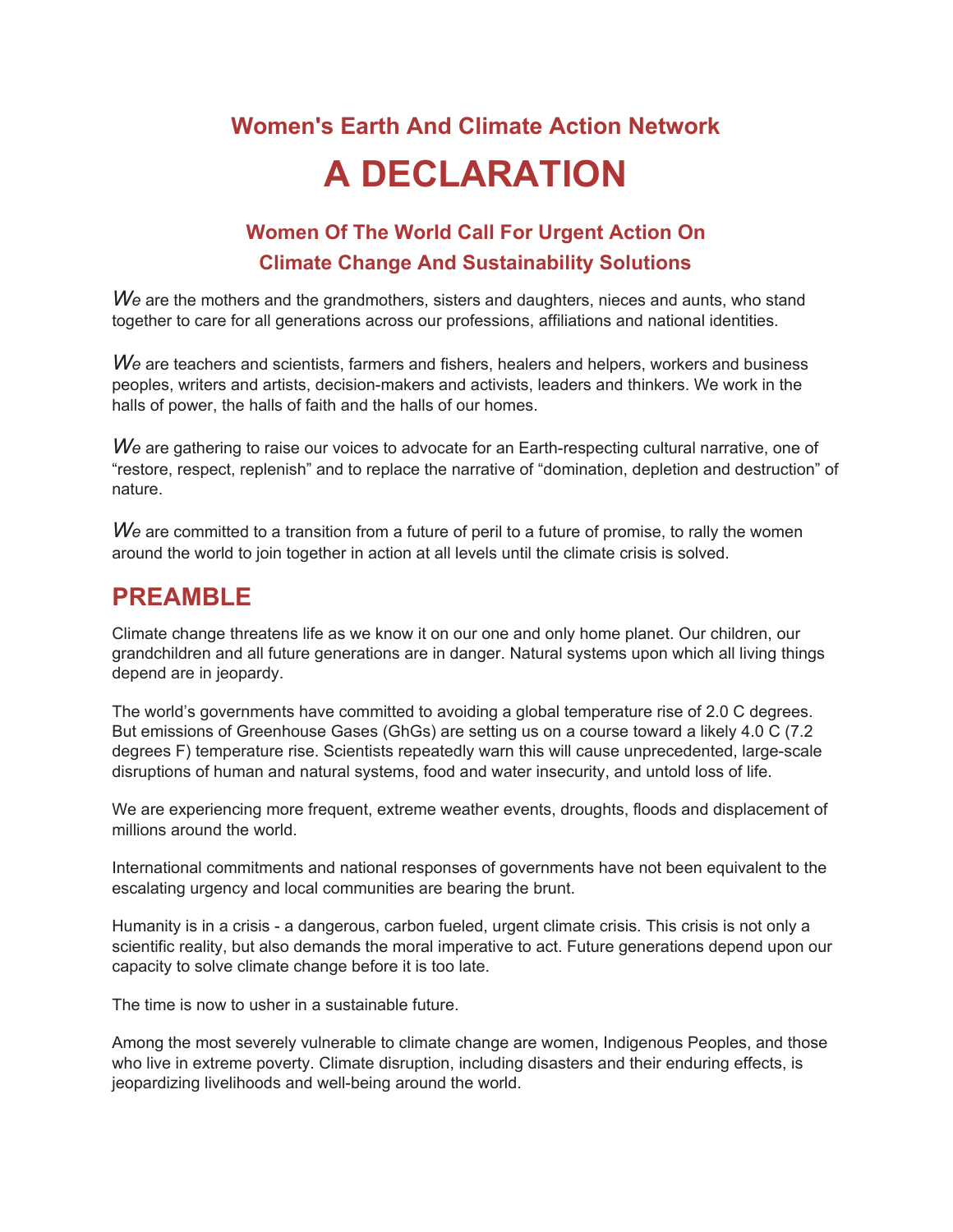Unsustainable consumption and production reverses development gains in the global North and the global South: Women and men of industrialized nations have a responsibility to educate themselves, examine their worldviews, commit to action, and lead by example.

No one person, organization, community, province, region, or nation is capable of solving the challenge of climate change alone. This is a time for collaboration at a global level as never before required.

We are coming together to demand a just and necessary transition from fossil fuels to renewable energy, to reduce consumption by our families and communities and to actively embrace a high quality-low footprint lifestyle.

We are coming together to embrace a new way of living with each other and the Earth.

We have a choice: between a path of continued peril and a path towards climate justice and a safe and clean energy future. We can and must join together as women to take action with common but differentiated responsibilities for achieving sustainability.

We must act now for ourselves, for future generations, for all living things on Mother Earth.

## **DECLARATION**

*We are gathering* from diverse cultures and backgrounds.

*We are gathering* from diverse nationalities, faiths, families and professions.

*We are gathering* in defense of our children, grandchildren, and the generations beyond.

*We are gathering* in defense of the animals, plants and natural systems that are under siege.

*We are gathering* and uniting in solidarity to grow the global women's movement for climate action and sustainable solutions.

*We are gathering* to put the world on notice that women will take action at all levels to avert the trajectory of a 4 degrees C (7.2 degrees F) rise in global temperatures.

*We are gathering* to ensure that the sovereignty of communities to design and determine their own destinies into a thriving future is respected.

*We are gathering* to take action and chart a new course.

The science is clear. There is no more debate. The time for action is **NOW**.

We will answer humanity's increased vulnerability with our increased commitment.

We know that while women are among the most negatively impacted by climate disruption, we are also key to creating climate solutions.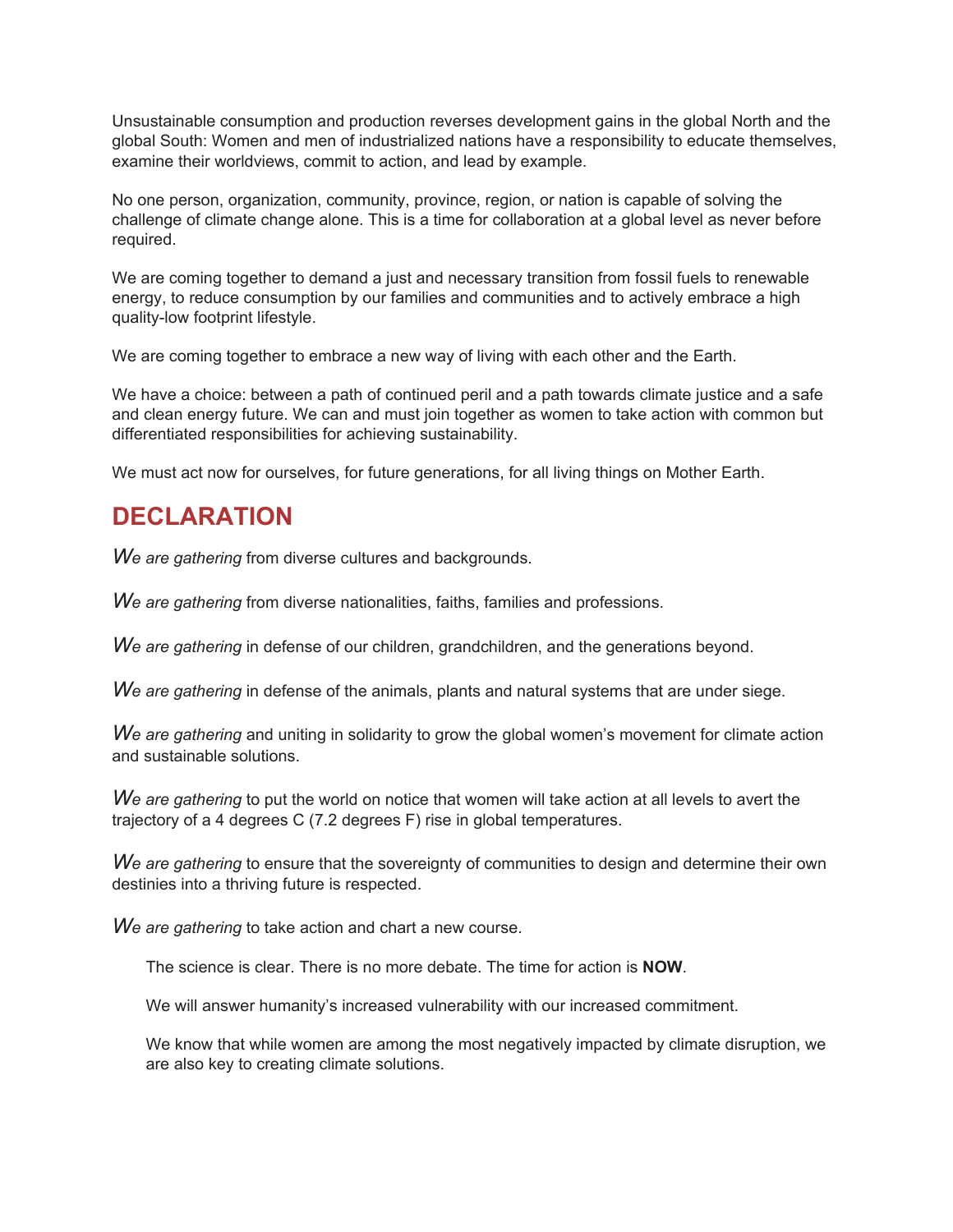We stand together to accelerate a Global Women's Climate Action Movement.

*We, the undersigned, call on ourselves, our communities, and our governments to:*

Cancel plans for future carbon developments and deforestation and bring atmospheric CO2 concentrations back below 350 ppm;

Divest from dangerous and dirty fossil fuel developments – coal fired power plants, oil shale fracking, deep-water oil drilling and Tar Sands and rapidly phase out fossil fuel subsidies;

Put a price on carbon and implement carbon-fees and Financial Transaction Taxes;

Call for urgent action prior to 2020, in order to accelerate the phase-out of greenhouse gas pollution and to close the gap between the science and national pledges; action is needed at all levels, from the grassroots to the United Nations;

Negotiate and ratify a binding, international climate treaty of the United Nations Framework Convention on Climate Change (UNFCCC) to reduce carbon emissions;

Prioritize adaptation funding to build community resilience for those most affected by climate change in existing climate funds under the UNFCCC;

Increase available funding for adaptation and ensure that community-based groups, including women's groups, have direct access to those adaptation funds;

Invest in an energy revolution with massive and swift expansion of conservation, energy efficiency, and safe energy by

- implementing radically increased efficiency standards and
- generating 100% of all new electricity from renewables
- incentivizing conservation and reduction of consumption, especially in the Global North;

Recognize that the transition to renewable energy does not justify or require a massive increase in mega hydro dams, biofuels and major monoculture biomass plantations that cause displacement, food insecurity, human rights abuses and deforestation;

Prioritize natural forest protection and increase funding for natural reforestation;

Reject Greenhouse Gas emissions reductions schemes that come from high-risk technologies which create irreversible damage to human and planetary health including tar sands, shale gas, nuclear energy, and geo-engineering;

Embrace and implement common but differentiated responsibilities to solve the climate crisis between the global North and global South;

Implement new economic indicators and structures that encourage sustainability, Buen Vivir (living well), and abandon models for limitless economic growth;